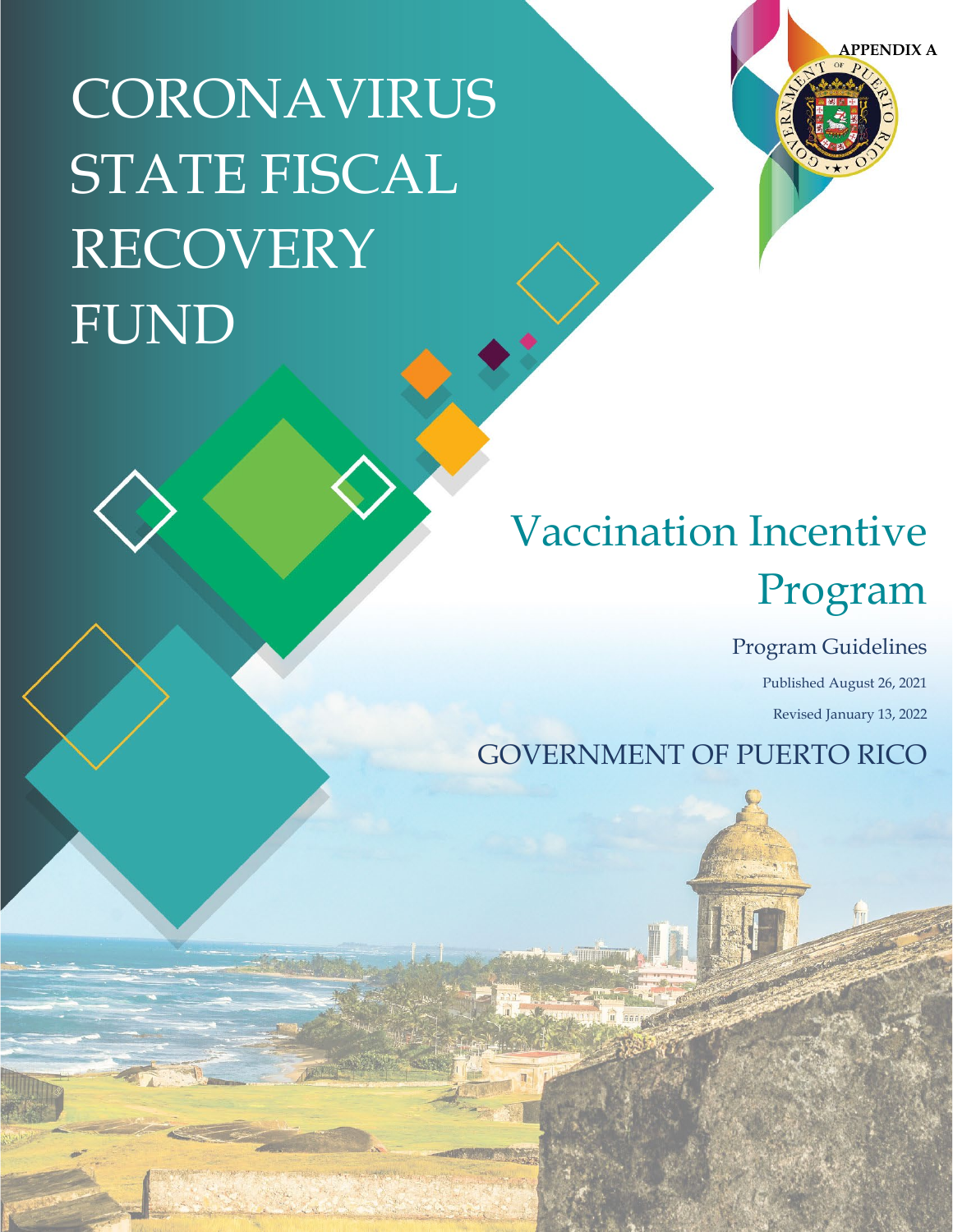## **Table of Contents**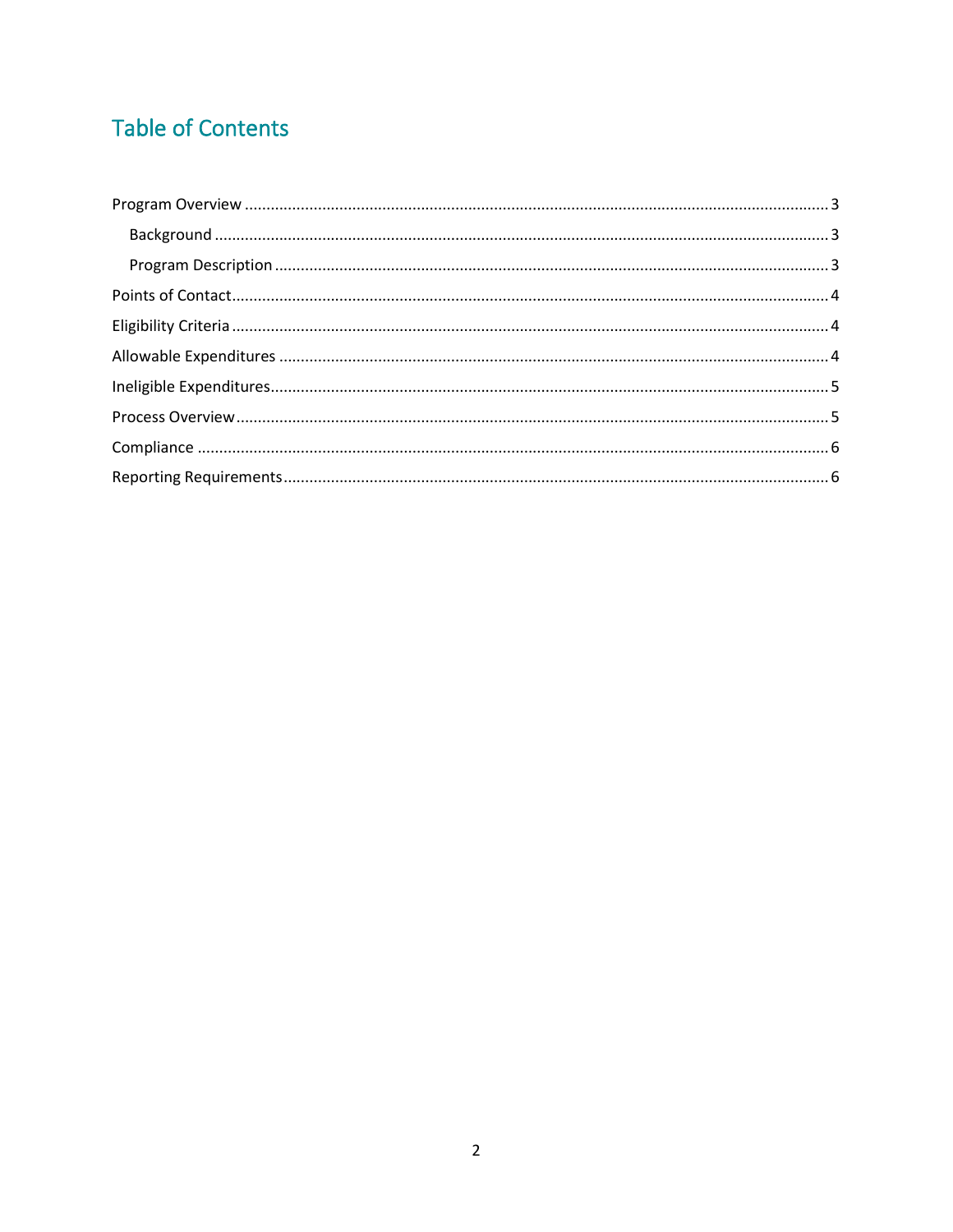## <span id="page-2-0"></span>Program Overview

#### <span id="page-2-1"></span>Background

Since March of 2020, Puerto Rico, like most jurisdictions in the United States and countries around the world, has experienced an unprecedented emergency caused by the Coronavirus Disease 2019 ("COVID-19") pandemic. To slow the spread of the disease and ensure stability of its healthcare system, the Government of Puerto Rico has implemented measures to address the emergency. On March 12, 2020, the Government of Puerto Rico issued Administrative Bulletin OE-2020-020 through which formally declared a state of emergency due to the imminent impact of the coronavirus in Puerto Rico.

During the state of emergency, Puerto Rico suffered great loss of life and severe economic hardships which have impacted a Commonwealth still reeling from natural disaster. Puerto Rico lost over 2,500 citizens, tourism dwindled with hotel registrations falling 95% from February to April 2020, and ~460,000 residents of Puerto Rico experienced unemployment, twice the previous number of unemployed individuals. Despite these hardships, Puerto Rico persevered, and with over 2,600,000 doses of COVID-19 vaccines administered, Puerto Rico is positioned to emerge from the COVID-19 pandemic.

To help Puerto Rico emerge from the COVID-19 pandemic, Congress passed the American Rescue Plan Act of 2021 ("ARP Act"), and the President signed it into law on March 11, 2021. To assist state governments with addressing the lingering public health emergency while targeting areas and industries in needs of economic development, the ARP Act established the Coronavirus State and Local Fiscal Recovery Fund, which provides \$350 billion in direct assistance to states, territories, counties, metropolitan cities, tribal governments, and non-entitlement units of local governments. As part of the Coronavirus State and Local Fiscal Recovery Fund, Puerto Rico received \$2.47 billion under the Coronavirus State Fiscal Recovery Fund ("CSFRF").

To ensure the expeditious processing of apportioned funds from the CARES Act, the Government of Puerto Rico established the Disbursement Oversight Committee, consisting of the Secretary of the Department of the Treasury, the Director of the Office of Management and Budget (OGP), and the Executive Director of the Puerto Rico Fiscal Agency and Financial Advisory Authority (AAFAF). The Committee was created on May 15, 2020, by means of Executive Order No. 2020-040, and on May 7, 2021, by means of Executive Order No. 2021-034, the Governor of Puerto Rico extended the Committee's oversight to include CSFRF.

#### <span id="page-2-2"></span>Program Description

On June 7, 2021, Governor Pedro Pierluisi announced the Vaccination Incentive program (Program), which makes up to \$10 million in immediate CSFRF funds available for incentives to reward previously vaccinated individuals and promote continuing vaccination efforts.

COVID-19 vaccinations are clinically proven to be safe and effective in combatting the effects of COVID-19, and only through its vaccination efforts will Puerto Rico be able to return to normalcy. According to the Centers for Disease Control and Prevention (CDC), as of August 6, 2021, Puerto Rico had administered over 3.9 million doses of COVID-19 vaccines representing 60.2% of its population as fully vaccinated.

The Department of Health's vaccination initiatives began between July 8-10 2021, in hundreds of vaccination sires around the island after a coordinated digital and billboard advertising campaign. Daily vaccination rates in Puerto Rico had fallen to between 2,000-3,000 people per day, and down from 10,000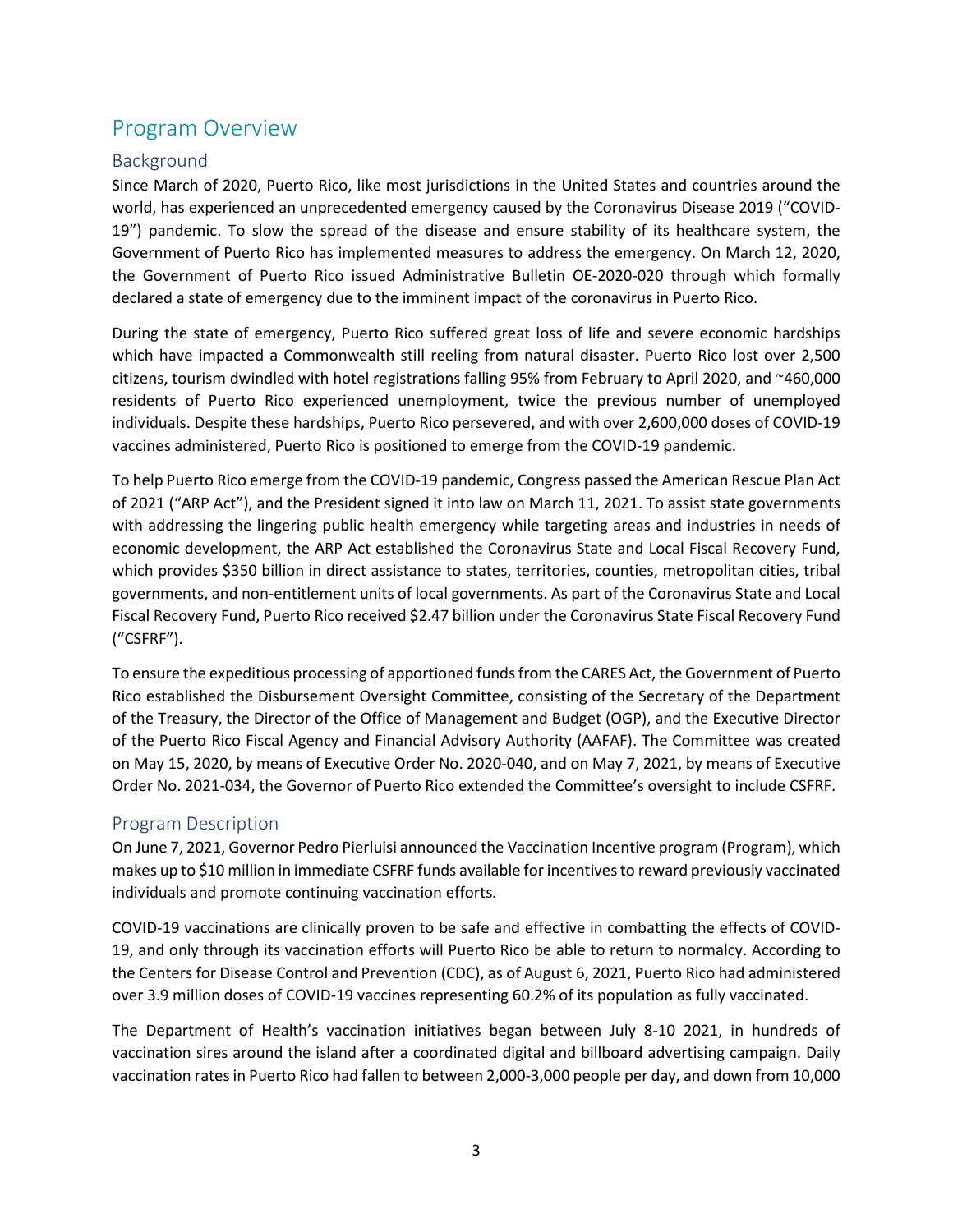per day for March and April. According to DOH, during their first round of vaccination initiatives, over 29,000 vaccine doses were administered.

Due to the unprecedented effects of COVID-19 in the world, where new variants have been discovered, it is necessary to expand the Vaccination Incentives Program to include Contact Tracing and Testing to ensure that our government has all necessary resources address COVID-19 properly.

Disbursement of Program funds will be subject to the strictest standards to ensure compliance with federal regulations and best practices. Therefore, each request for disbursement will be duly documented and subject to control and audit.

## <span id="page-3-0"></span>Points of Contact

The Program will be administered by the Coronavirus Relief Fund Disbursement Oversight Committee (Committee) in conjunction with the Puerto Rico Department of Treasury (Hacienda), the Puerto Rico Department of Health (Salud), and AAFAF.

## <span id="page-3-1"></span>Eligibility Criteria

Eligible Recipients must meet all the following criteria:

- Be the Department of Health for Contact Tracing and Testing purposes
- Be fully vaccinated against COVID-19 as verified by their CDC issued card or plan to get vaccinated
- Commit to abide by the Program's terms and conditions and
- Agree to return the Program funds, if it is determined that they did not comply with any of the Program eligibility requirements, or if the Program funds were not spent on eligible expenses by December 31, 2024

## <span id="page-3-2"></span>Allowable Expenditures

Allowable incentives to reward previously vaccinated individuals and promote continuing vaccination efforts included, but are not limited to:

- Cash on in-kind transfers, lottery programs, or other incentives
- Expenses related to COVID-19 vaccination programs and sites, including staffing, acquisition of equipment and supplies, facilities costs, and information technology or other administrative expenses
- Programs that provide incentives reasonably expected to increase the number of people who choose to get vaccinated
- Cultural experiences for vaccinated individuals including concerts and art exhibits
- On-site vaccination clinics at events that offer free admission after vaccination
- Vaccination incentive programs would be considered an eligible expense under the CSFRF so long as:
	- o they are reasonably expected to increase the number of people who choose to get vaccinated or motivate people to get vaccinated sooner than they would otherwise have; and
	- $\circ$  the costs are reasonably proportional to the expected public health benefit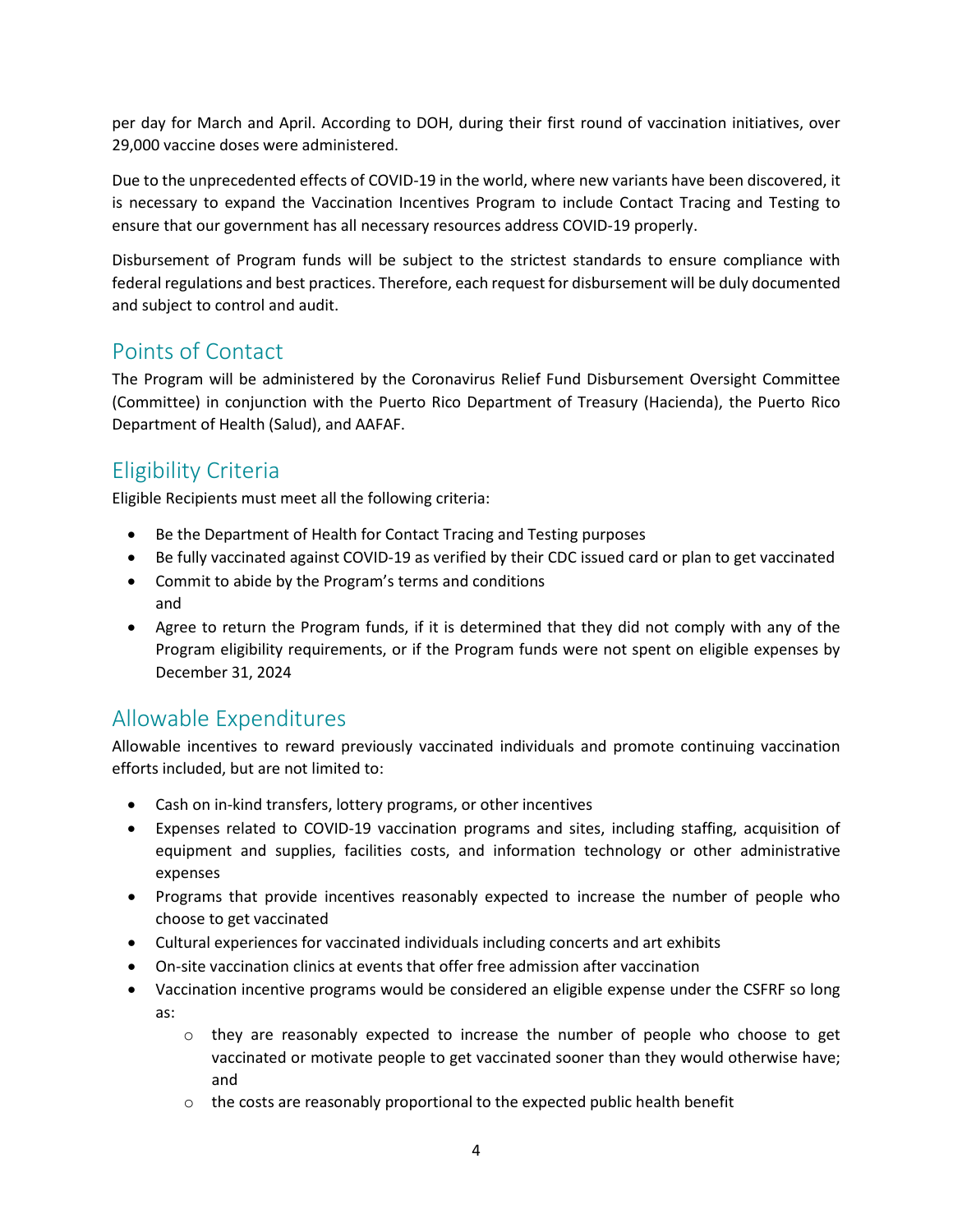• Costs associated with Contact tracing and testing

For further guidance please refer to th[e Guidance](https://home.treasury.gov/system/files/136/SLFRF-Final-Rule.pdf) published by the U.S. Treasury and the [Frequently Asked](https://home.treasury.gov/system/files/136/SLFRPFAQ.pdf)  [Questions.](https://home.treasury.gov/system/files/136/SLFRPFAQ.pdf)

#### *Other CSFRF Programs*

In addition to the Program detailed above, the Governor allocated funds for additional programs to address the public health emergency, ensure continuity of government services, address negative economic impact, provide premium pay, invest in water, sewer, and broadband infrastructure, and provide for provision of government services (up to lost revenue). Please visit <https://www.aafaf.pr.gov/coronavirus-state-and-local-fiscal-recovery-funds/> for additional information about these programs.

## <span id="page-4-0"></span>Ineligible Expenditures

Ineligible expenses will be determined by the Committee, the U.S. Department of the Treasury, the Office of Inspector General (OIG), and other regulatory bodies, and under this award include, but are not limited to:

- Necessary expenses that have been covered or reimbursed, or that will be covered in the future, by other state or federal programs, including funds received through the CARES Act or form FEMA
- Deposits into any pension funds
- Offsetting a reduction in net tax revenue resulting from a change in law, regulation, or administrative interpretation during the covered period that reduces any tax
- Executive bonuses, debt refinancing, or other expenses that are determined to be unnecessary for continued operations in the COVID-19 environment
- Expenses not explicitly included in these guidelines

For further guidance please refer to th[e Guidance](https://home.treasury.gov/system/files/136/SLFRF-Final-Rule.pdf) published by the U.S. Treasury and the [Frequently Asked](https://home.treasury.gov/system/files/136/SLFRPFAQ.pdf)  [Questions.](https://home.treasury.gov/system/files/136/SLFRPFAQ.pdf)

### <span id="page-4-1"></span>Process Overview

The following is intended to outline the process by which funds from the CSFRF will be distributed under the Program.

| June 7, 2021          | Program Announced    |
|-----------------------|----------------------|
| Starting July 8, 2021 | Incentives Announced |
| <b>Funds Depleted</b> | Program Close        |

#### *Incentive and COVID-19 Testing Announcement*

On a rolling basis, the Program will announce additional vaccination incentives and/or COVID-19 testing sites for eligible individuals.

#### *Evaluation*

Award recipients will certify eligibility with the terms and conditions of the Program as a prerequisite to award receipt.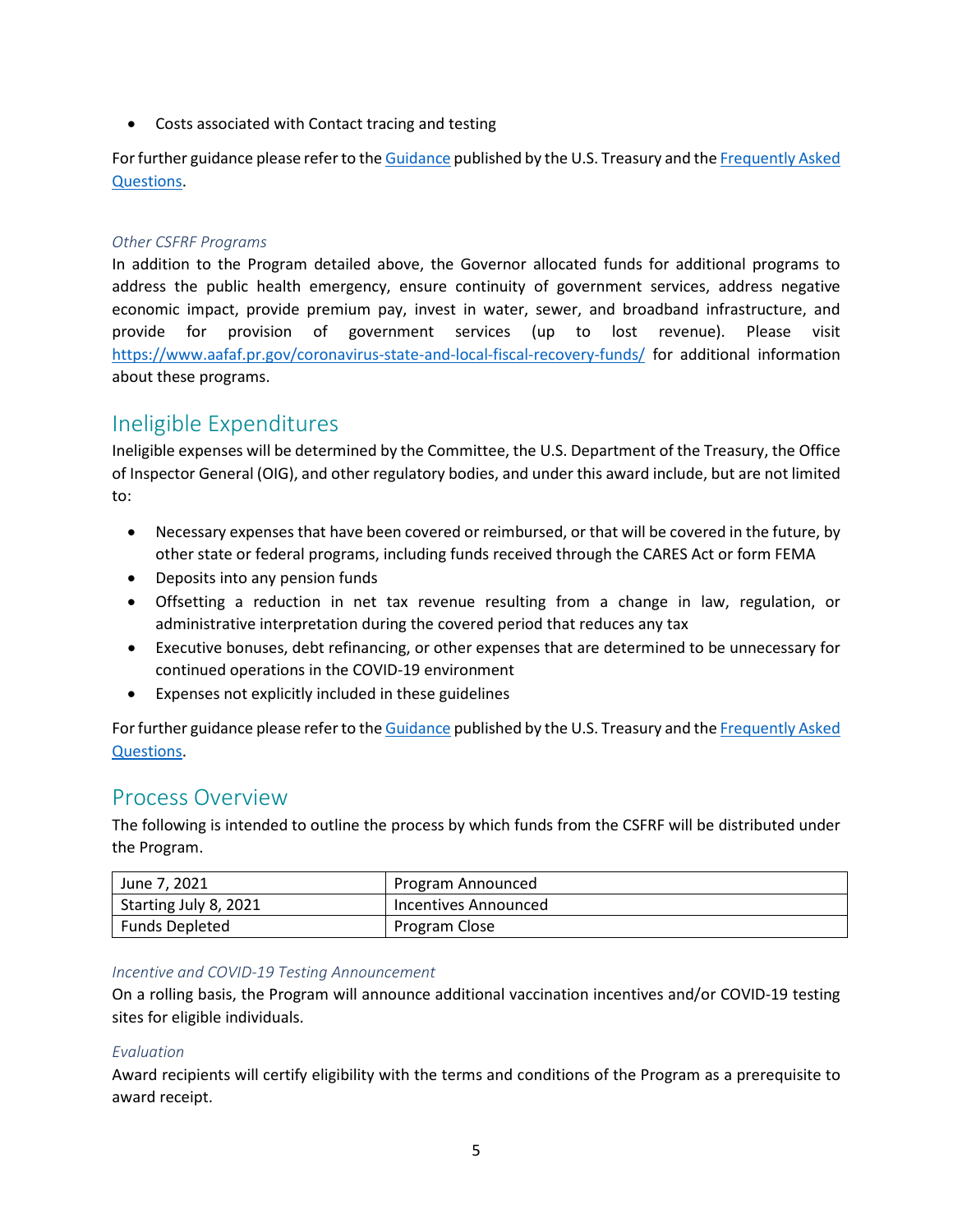The Disbursement Oversight Committee will approve award decisions.

#### *Award and Funding*

Funding will be awarded to the Department of Health for vaccination incentives and COVID-19 testing sites and activities to be announced.

## <span id="page-5-0"></span>Compliance

Any government entity receiving funds must adhere to the Uniform Guidance, 2 C.F.R § 200 ("Uniform Guidance"). This Uniform Guidance outlines the "Uniform Administrative Requirements, Cost Principles, and Audit Requirements for Federal Awards". Recipients and their personnel are responsible for reviewing, understanding, and applying the complete underlying legislation and guiding documents. For complete details on 2 CFR 200, visit the Electronic Code of Federal Regulations at https://www.ecfr.gov/cgi-bin/text-idx?tpl=/ecfrbrowse/Title02/2cfr200 main 02.tpl. Topics included in the Uniform Guidance include, but are not limited to:

- Procurement standards and requirements
- Contract cost and price principles
- Bonding requirements
- Document retention and auditing provisions

Any government and non-government entity receiving Program funds will be required to retain use of funds records and supporting documentation for a period of five (5) years. Furthermore, by accepting CSFRF funds, government and non-government entities are required to certify proper and legal use of the funds and agrees to cooperate in any audit proceedings requested by the Government of Puerto Rico or other governing entity responsible for the compliant use of Program funds.

## <span id="page-5-1"></span>Reporting Requirements

On an annual basis, the Government of Puerto Rico is required to submit a performance report detailing the progress and impact of the use of CSFRF funds. This Recovery Plan Performance Report will include descriptions of the projects funded and information on the performance indicators and objectives of each award, helping residents understand how their governments are using the substantial resources provided by Coronavirus State and Local Fiscal Recovery Funds program.

The key output performance indicators for this Program include:

- Amount disbursed
- Month over month change in the number of vaccinated individuals
- Month over month testing rounds funded

The key outcome performance indicators for this Program include:

- Decreased COVID infection rate
- Decreased COVID-related hospitalizations
- Decreased COVID-related deaths

To ensure timely reporting, the Government of Puerto Rico requires the Lead Agencies to adhere to the following reporting frequency: